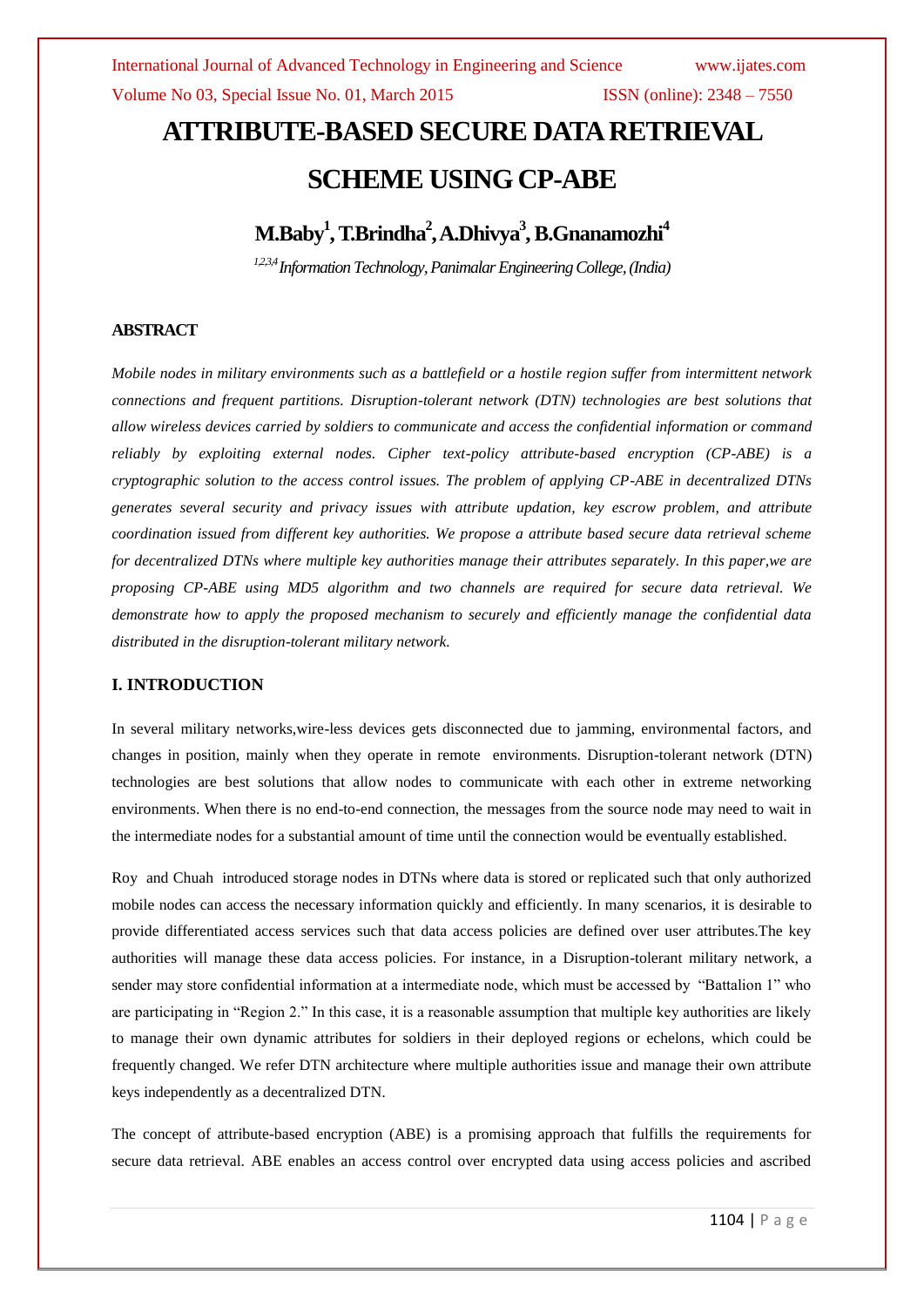## International Journal of Advanced Technology in Engineering and Science www.ijates.com Volume No 03, Special Issue No. 01, March 2015 ISSN (online): 2348 – 7550

attributes among private keys and cipher texts. Especially, cipher text-policy ABE (CP-ABE) provides a scalable way of encrypting data such that the encryptor defines the attribute set that the decryptor needs to possess in order to de-crypt the cipher text . Thus, different users are allowed to decrypt different pieces of data per the security policy.

However, the problem of applying the ABE to DTNs introduces several security and privacy issues. Since users may change their associated attributes at some point (for ex-ample, mobility), or some private keys might be compromised, key revocation (or update) for each attribute is necessary in order to make systems secure. However, this issue is more challenging, mainly in ABE, since each attribute is conceivably shared by multiple users (we refer to such a collection of users as an attributes). This shows that attribute revocation or any single user in an attribute group would affect the other users in the group. For instance, if a member joins or leaves an attribute group, the corresponding attribute key should be changed and redistributed to all the other members in the same group for backward or forward secrecy. It may cause problem during rekeying procedure, or degrade the security due to the windows of vulnerability if the previous attribute key is not updated immediately.

Another challenge is the key escrow . In CP-ABE, the key authority provides private keys by applying the authority's master secret keys to members' associated set of at-tributes. Thus, the key authority can dechiper every cipher text to specific users by generating their attribute keys. If the key authority is compromised by hackers when deployed in the remote environments, this could be a main threat to the data confidentiality or privacy especially when the data is highly sensitive. The key escrow is an main problem in the multipleauthority systems as long as each key authority has the whole access to generate their own attribute keys with their own master secrets. Since the key generation mechanism based on the single master secret is the basic method for the asymmetric encryption systems such as the attribute-based or identity-based encryption rules, removal of key escrow in single or multiple-authority CP-ABE is a pivotal open problem.

The last issue is the coordination of attributes issued from different key authorities. When multiple key authorities manage and issue attributes keys to users with their own master secrets, which is very difficult to define fine-grained access policies over attributes issued from different key authorities. For instance,the attributes "role 1" and "region 1" are man-aged by the authority X, and "role 2" and "region 2" are man-aged by the authority Y.It is impossible to produce an access policy ("role 1" OR "role 2") AND ("region 1" or "region 2")) in the previous schemes because the OR logic between attributes issued from different authorities cannot be invented. Because, the fact that the different authorities generate their own attribute keys using their own independent and separate master secret keys. Hence, general access policies, such as " -out-of- " logic, cannot be expressed in the previous methods, which is a very practical and commonly required access policy logic.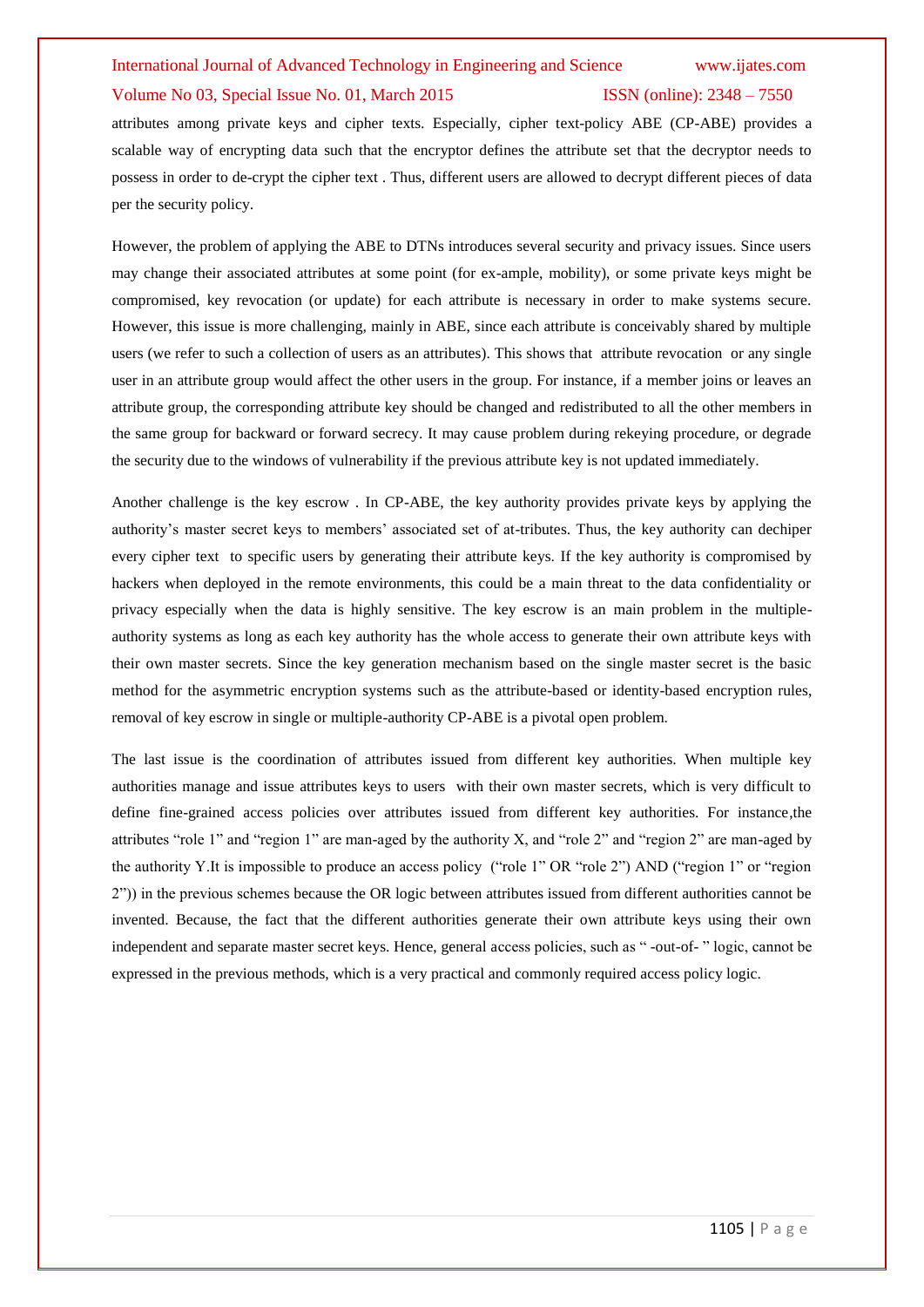International Journal of Advanced Technology in Engineering and Science www.ijates.com Volume No 03, Special Issue No. 01, March 2015 ISSN (online): 2348 - 7550 **II. NETWORK ARCHITECTURE**



#### **2.1 System Description and Assumptions**

1)Key Authorities: Key authorities are key generation centers that generate public/secret parameters for CP-ABE. The key authorities contain a central authority and many local authorities. We take that there are secure and reliable communication channels between a central authority and every local authority during the initial key setup and generation phase. Each local authority maintains different attributes and provides associate attribute keys to members. They allow different access rights to each users based on the members' attributes. The key authorities are assumed to be honest. ie, they will execute the assigned tasks in the node, therefore they would learn information of encrypted contents as much as possible.

2)Storage node: Storage node is an entity that stores data from senders and provide access to members. It may be dynamic or static. Similar to the previous schemes, we also assume the storage node is honest-but-curious.

3)Sender: This is an entity who owns confidential messages or data (e.g., a commander) and wishes to store them into the external data storage node for ease of sharing or for reliable delivery to users in the extreme networking environments. A sender is responsible for defining (attribute- based) access policy and enforcing it on its own data by encrypting the data under the policy before storing it to the storage node.

4)User: This is a mobile node who wants to access the data stored at the storage node (e.g., a soldier). If a user possesses a set of attributes satisfying the access policy of the unreadable data explain by the commander, and is not revoked, then decrypt the ciphertext and obtain the data.

#### **III. SYSTEM ANALYSIS**

In this section, we describe the DTN architecture and define the security model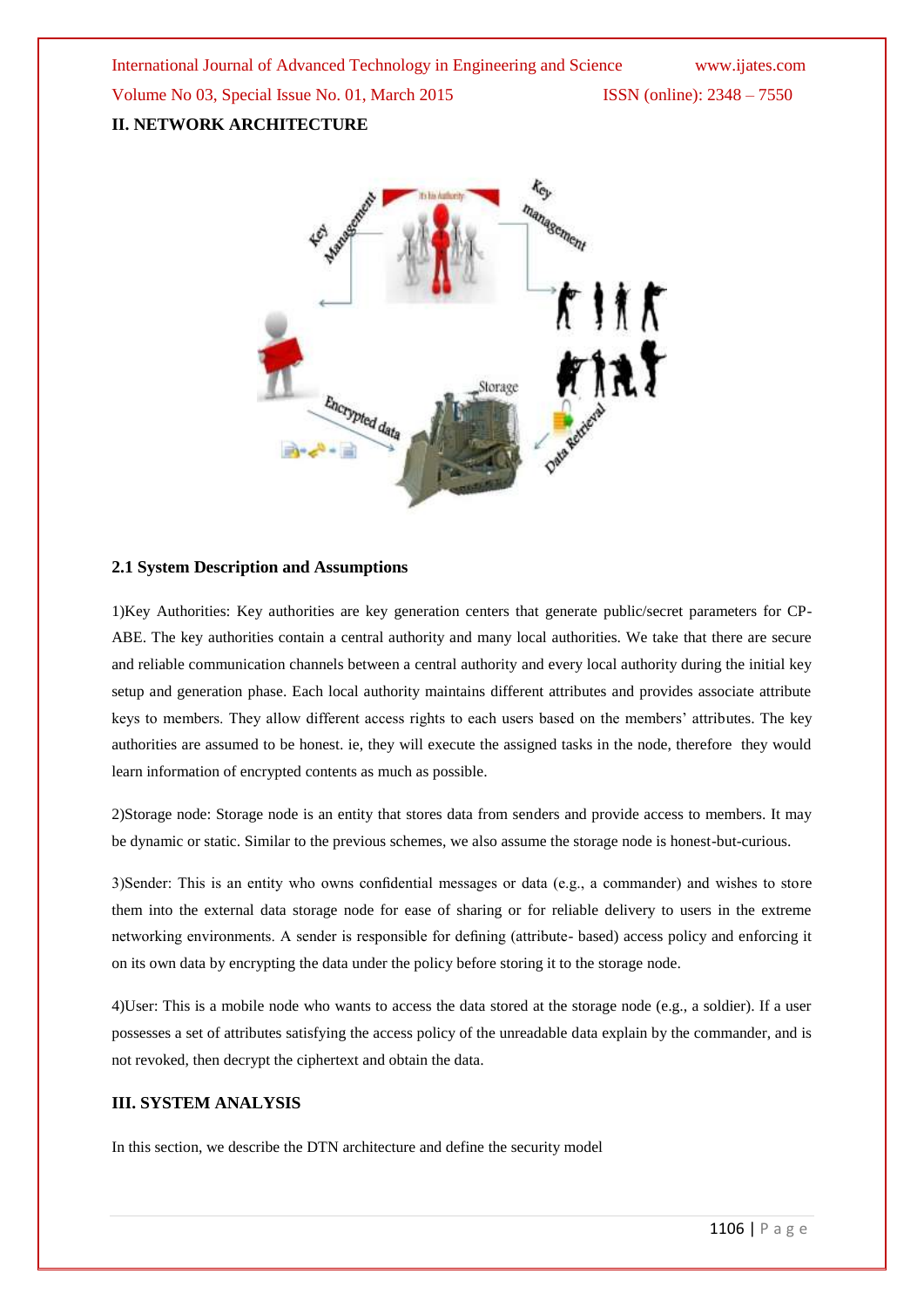## International Journal of Advanced Technology in Engineering and Science www.ijates.com Volume No 03, Special Issue No. 01, March 2015 **ISSN** (online):  $2348 - 7550$ **IV. EXISTING SYSTEM**

In several military networks,wire-less devices gets disconnected due to jamming, environmental factors, and changes in position, mainly when they operate in remote environments. Disruption-tolerant network (DTN) technologies are best solutions that allow nodes to communicate with each other in extreme networking environments. When there is no end-to-end connection, the messages from the source node may need to wait in the intermediate nodes for a substantial amount of time until the connection would be eventually established.

Roy and Chuah introduced storage nodes in DTNs where data is stored or replicated such that only authorized mobile nodes can access the necessary information quickly and efficiently. In many scenarios, it is desirable to provide differentiated access services such that data access policies are defined over user attributes.The key authorities will manage these data access policies. For instance, in a Disruption-tolerant military network, a sender may store confidential information at a intermediate node, which must be accessed by "Battalion 1" who are participating in "Region 2." In this case, it is a reasonable assumption that multiple key authorities are likely to manage their own dynamic attributes for soldiers in their deployed regions or echelons, which could be frequently changed. We refer DTN architecture where multiple authorities issue and manage their own attribute keys independently as a decentralized DTN.

#### **4.1 Disadvantages of Existing System**

- 1. No Proper Encryption Schema is implemented.
- 2. security degradation.
- 3. Key escrow.

#### **V. PROPOSED SYSTEM**

The concept of attribute-based encryption (ABE) is a promising approach that fulfills the requirements for secure data retrieval. ABE enables an access control over encrypted data using access policies and ascribed attributes among private keys and cipher texts. Especially, cipher text-policy ABE (CP-ABE) provides a scalable way of encrypting data such that the encryptor defines the attribute set that the decryptor needs to possess in order to de-crypt the cipher text . Thus, different users are allowed to decrypt different pieces of data per the security policy.

However, the problem of applying the ABE to DTNs introduces several security and privacy issues. Since users may change their associated attributes at some point (for ex-ample, mobility), or some private keys might be compromised, key revocation (or update) for each attribute is necessary in order to make systems secure. However, this issue is more challenging, mainly in ABE, since each attribute is conceivably shared by multiple users (we refer to such a collection of users as an attributes). This shows that attribute revocation or any single user in an attribute group would affect the other users in the group. For instance, if a member joins or leaves an attribute group, the corresponding attribute key should be changed and redistributed to all the other members in the same group for backward or forward secrecy. It may cause problem during rekeying procedure, or degrade the security due to the windows of vulnerability if the previous attribute key is not updated immediately.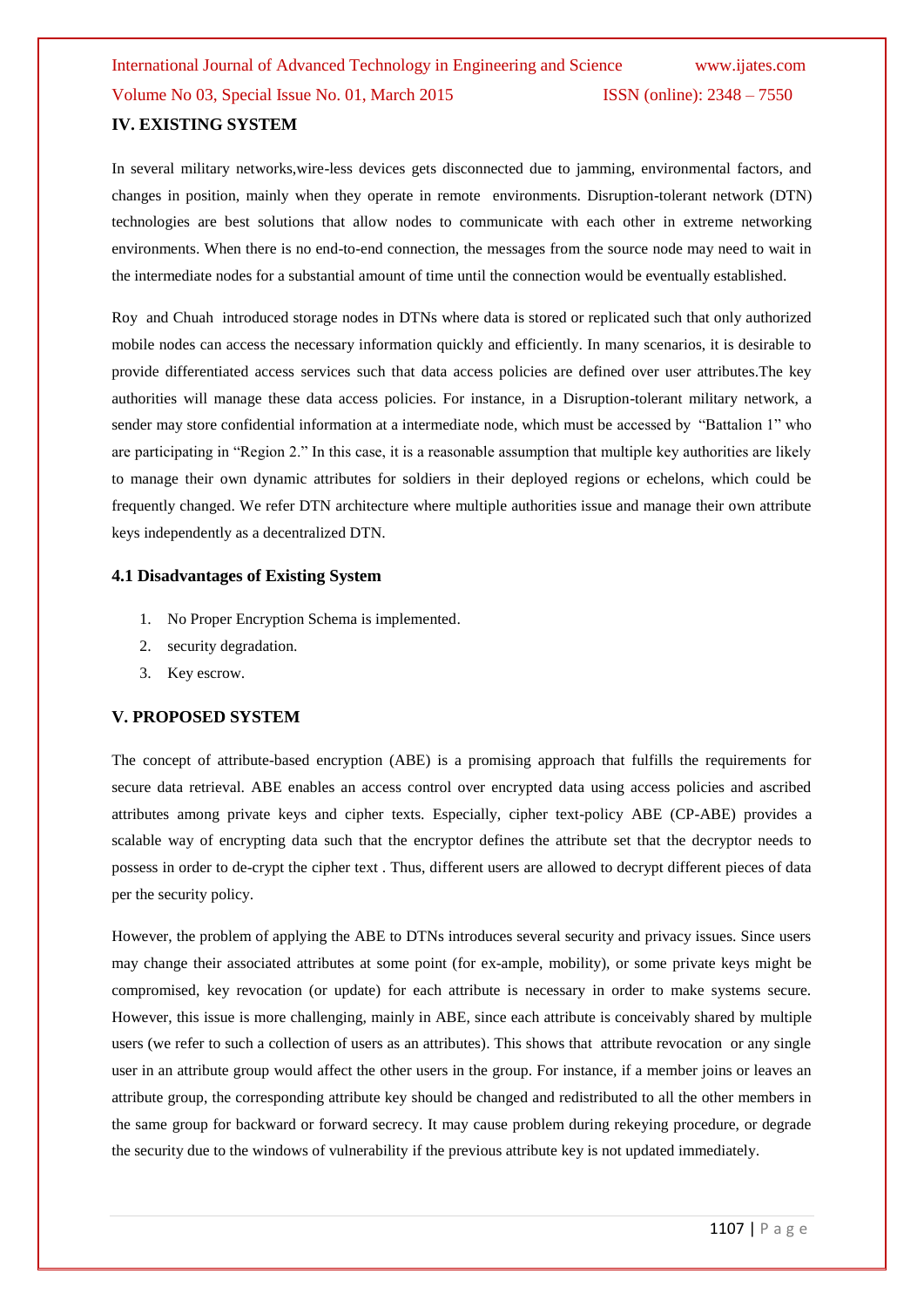#### International Journal of Advanced Technology in Engineering and Science www.ijates.com

#### Volume No 03, Special Issue No. 01, March 2015 **ISSN** (online): 2348 – 7550

Another challenge is the key escrow . In CP-ABE, the key authority provides private keys by applying the authority's master secret keys to members' associated set of at-tributes. Thus, the key authority can dechiper every cipher text to specific users by generating their attribute keys. If the key authority is compromised by hackers when deployed in the remote environments, this could be a main threat to the data confidentiality or privacy especially when the data is highly sensitive. The key escrow is an main problem in the multipleauthority systems as long as each key authority has the whole access to generate their own attribute keys with their own master secrets. Since the key generation mechanism based on the single master secret is the basic method for the asymmetric encryption systems such as the attribute-based or identity-based encryption rules, removal of key escrow in single or multiple-authority CP-ABE is a pivotal open problem.

#### **5.1 Authentication**

This module helps to send the message safely from a commander to the soldier in the war field. They both should set a secret Key word for sending and receiving the message safely. Without that keyword the message cannot be read by the soldier.

#### **5.2 Sending Message**

When a commander is sending message to his soldier in war field he needs to set a secret key which is known to him and his soldier alone. So, when he sends a message to him the soldier should enter the secret key word and then only the message will be displayed.

#### **5.3 Encryption**

Encryption is a process of converting a message, called the Plaintext, into an unreadable message, called the Cipher text. This is usually accomplished using a secret Encryption Key and a cryptographic Cipher. It helps to avoid eaves dropping when the message is sent.

#### **5.4 Receiver**

When a soldier is receiving message from his commander in war field, he should enter the secret key and after decryption ,then the message will be displayed.

#### **5.4.1 Advantages of Proposed System**

- 1. Data Transmission without any interruption.
- 2. Secure transmission of data between nodes.

#### **VI. METHODOLOGY**

MD5 algorithm was introduced by Professor Ronald L. Rivest in 1991.MD5 algorithm takes as input a message of arbitrary length and produces as output a 128-bit "fingerprint" or "message digest" of the input …The MD5 algorithm is intended for digital signature applications, where a large file must be "compressed" in a secure manner before being encrypted with a private (secret) key under a public-key cryptosystem such as RSA."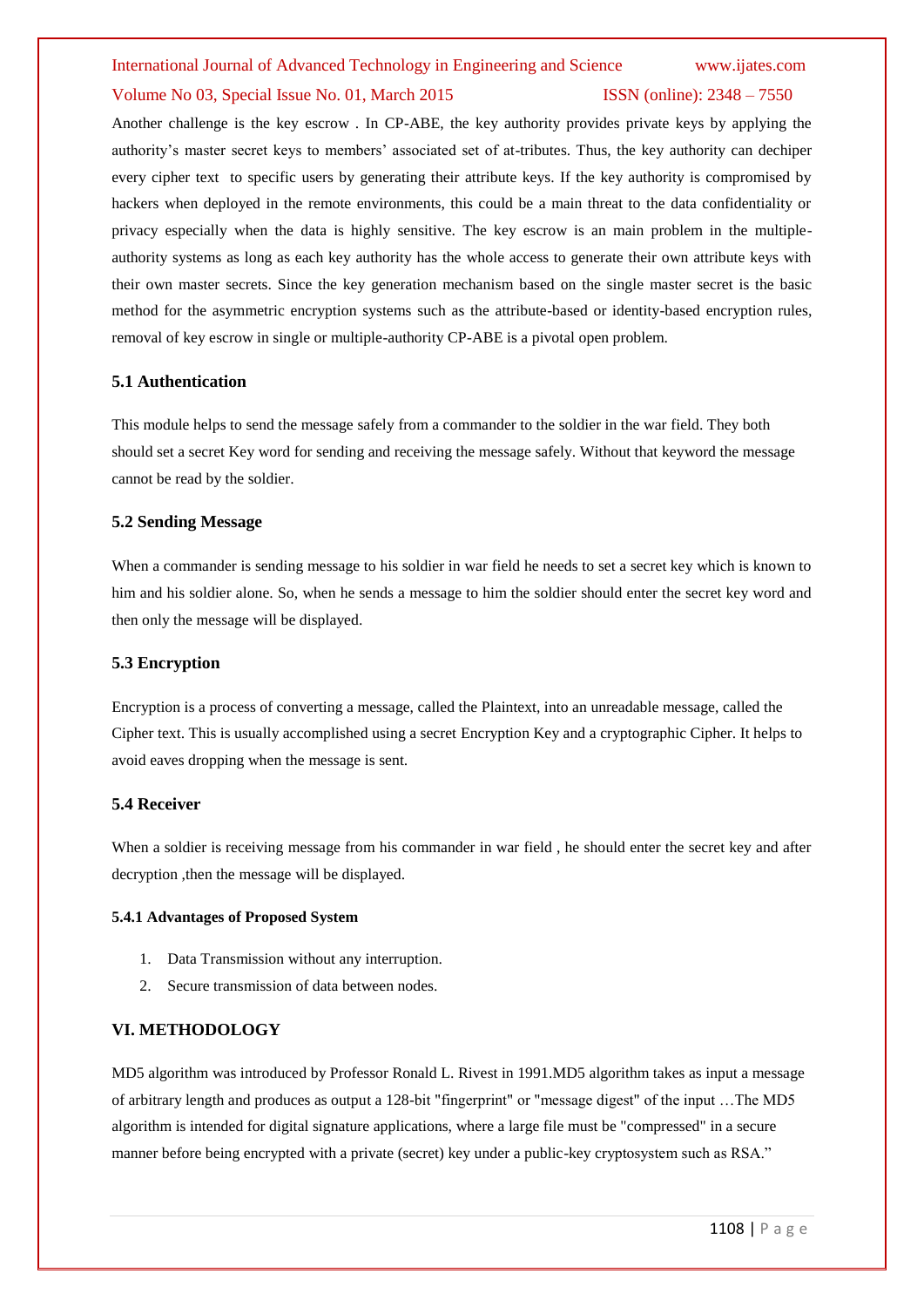International Journal of Advanced Technology in Engineering and Science www.ijates.com Volume No 03, Special Issue No. 01, March 2015 **ISSN** (online): 2348 – 7550

#### **6.1 MD5 Algorithm Structure**



#### **Step1 Append padding bits**

The input message is "padded" so that its length (in bits) equals to 448 mod 512. Padding is performed, if the length of the message is already 448 mod 512. The input message is "padded" so that its length (in bits) equals to 448 mod 512. Padding is performed, if the length of the message is already 448 mod 512.

Padding is performed as follows: a single "1" bit is appended to the message, and then "0" bits are appended so that the length in bits of the padded message becomes congruent to 448 mod 512.The appending bits are atleast one bit and at most 512 bits

#### .**Step2. Append length**

A 64-bit representation of the message length is appended to the result of previous step. If the message length is greater than 2^64, only the low-order 64 bits will be used. The resulting message (after padding with bits and with b) has a length that is an exact multiple of 512 bits. The input message has length that is an exact multiple of 16 (32-bit) words.A 64-bit representation of the length of the message is appended to the result of previous step. If the message length is greater than 2^64, only the low-order 64 bits will be used.

The resulting message (after padding with bits and with b) has a length that is an exact multiple of 512 bits. The input message has the length that is an exact multiple of 16 (32-bit) words.

#### **Step3. Initialize MD buffer**

A four-word buffer (A, B, C, D) is used to compute the MD.A, B, C, D is a 32-bit register. These registers are used to the values in hexadecimal. The low-order bytes are arranged first.

word A: 01 23 45 67 word B: 89 ab cd ef word C: fe dc ba 98 word D: 76 54 32 10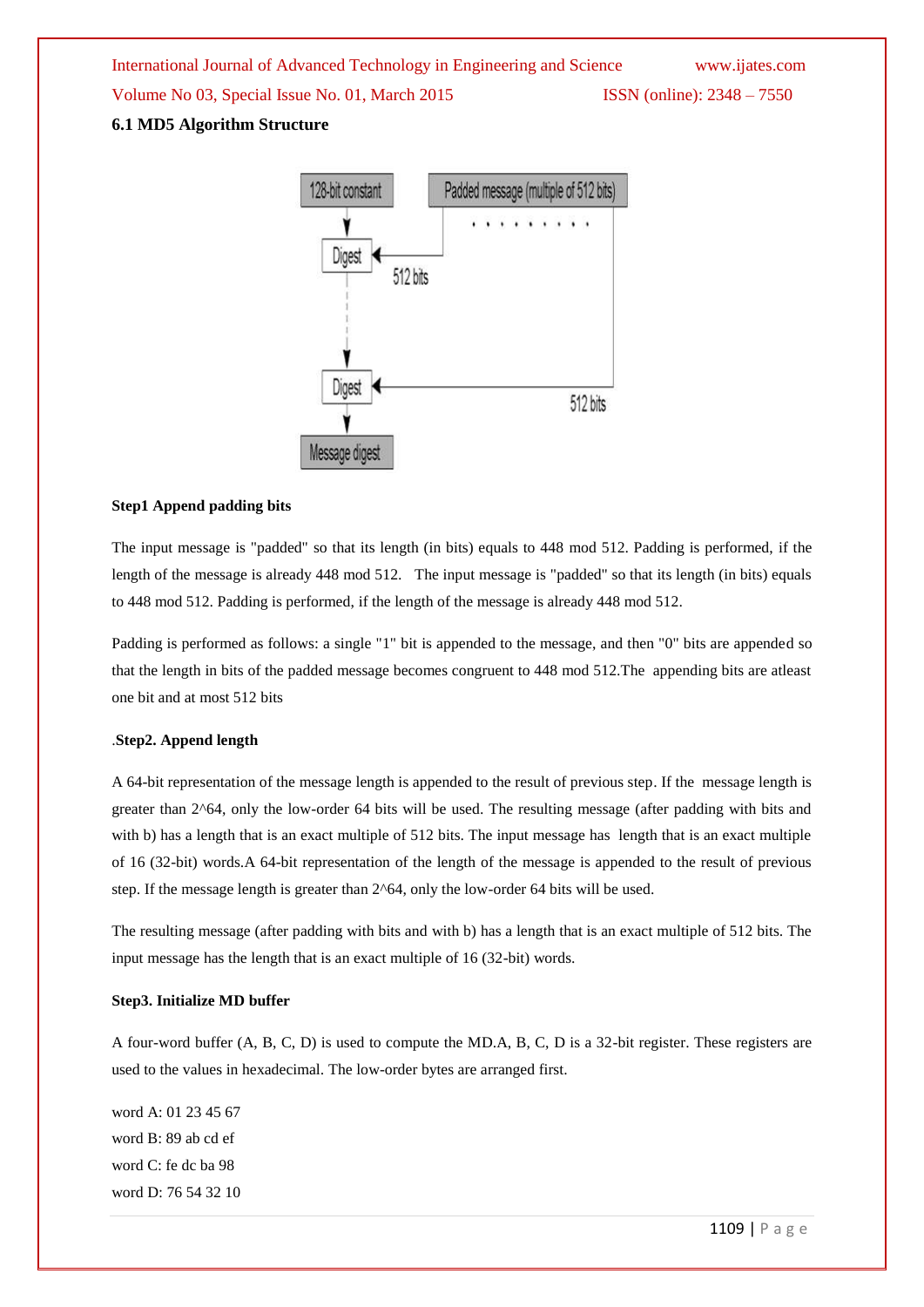## International Journal of Advanced Technology in Engineering and Science www.ijates.com Volume No 03, Special Issue No. 01, March 2015 ISSN (online): 2348 – 7550

#### **Step 4. Process message in 16-word blocks**

Four functions will be defined such that each function takes an input of three 32-bit words and produces a 32-bit word output.

 $F(X, Y, Z) = XY$  or not  $(X)Z$  $G(X, Y, Z) = XZ$  or Y not  $(Z)$  $H(X, Y, Z) = X$  xor Y xor Z  $I(X, Y, Z) = Y$  xor  $(X \text{ or not } (Z))$ 



After processing of all 512 bit blocks, a 128 bit message digest is produced, which is a function of all the bits of your message.

The operations of the Functions F, G, H, I can be expressed as follows:



Figure 9.3 Elementary MD5 Operation (single step)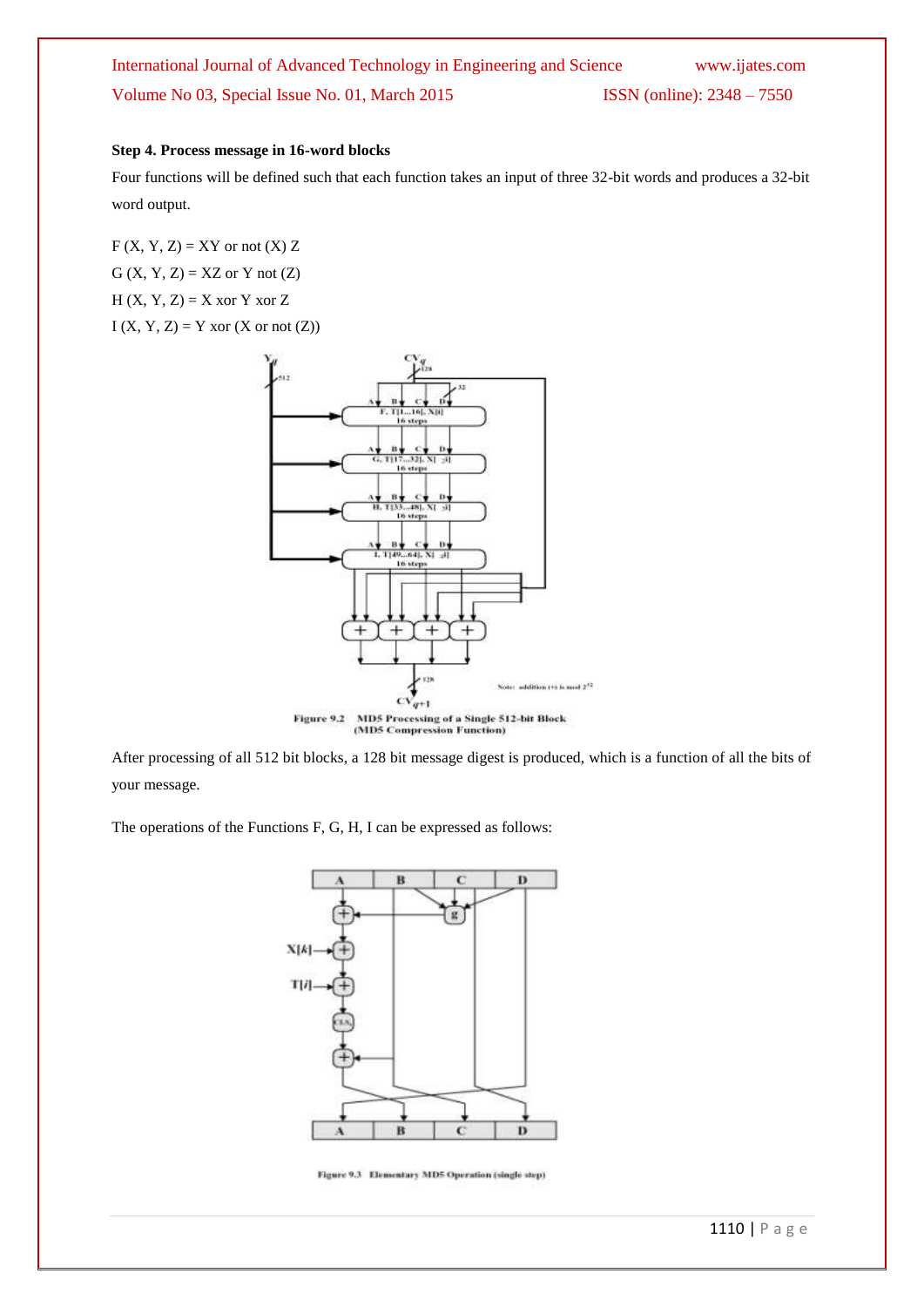## International Journal of Advanced Technology in Engineering and Science www.ijates.com Volume No 03, Special Issue No. 01, March 2015 **ISSN** (online):  $2348 - 7550$ **VII. CONCLUSION**

DTN technologies are becoming successful solutions in military applications that allow wireless devices to communicate with each other and access the confidential information reliably by exploiting external storage nodes. CP-ABE is a scalable cryptographic solution to the access control and secure data retrieval issues. In this paper, we proposed an efficient and secure data retrieval method using CP-ABE for decentralized DTNs where multiple key authorities manage their attributes independently. The inherent key escrow problem is resolved such that the confidentiality of the stored data is guaranteed even under the hostile environment where key authorities might be com-promised or not fully trusted. In addition, the fine-grained key revocation can be done for each attribute group. We demonstrate how to apply the proposed mechanism to securely and efficiently manage the confidential data distributed in the disruption-tolerant military network.

#### **VIII. ACKNOWLEDGEMENT**

First and foremost, we record our sincere thanks to Almighty GOD and our beloved parents who provided us this chance during our tenure in college. We are grateful to our college & **Dr. K. Mani, M.E, PhD**,our beloved principal. We are also thankful to **Mrs. M. Helda Mercy, M.E, PhD** Head of the Department of Information Technology for providing the necessary facilities during the execution of our project work. We also thank for her valuable suggestions, advice, guidance and constructive ideas in each and every step, which was indeed a great need towards the successful completion of the project.

This project would not have been a success without my Internal guide. So, I would extend my deep sense of gratitude to my Internal guide **Mrs. D. Karunkuzhali, Professor**, for the effort she took in guiding me in all the stages of completion of my project work.

#### **REFERENCES**

- [1] J. Burgess, B. Gallagher, D. Jensen, and B. N. Levine, "Maxprop: Routing for vehicle-based disruption tolerant networks," in Proc. IEEE INFOCOM, 2006, pp. 1–11.
- [2] M. Chuah and P. Yang, "Node density-based adaptive routing scheme for disruption tolerant networks," inProc. IEEE MILCOM, 2006, pp. 1–6.
- [3] M.M.B.Tariq,M.Ammar,andE.Zequra,"Mesage ferry route de-sign for sparse ad hoc networks with mobile nodes," inProc. ACM MobiHoc, 2006, pp. 37–48.
- [4] S. Roy and M. Chuah, "Secure data retrieval based on ciphertext policy attribute-based encryption (CP-ABE) system for the DTNs," Lehigh CSE Tech. Rep., 2009.
- [5] M. Chuah and P. Yang, "Performance evaluation of content-based information retrieval schemes for DTNs," inProc. IEEE MILCOM, 2007, pp. 1–7.
- [6] M. Kallahalla, E. Riedel, R. Swaminathan, Q. Wang, and K. Fu, "Plutus: Scalable securefile sharing on untrusted storage," inProc. Conf. File Storage Technol., 2003, pp. 29–42.
- [7] L. Ibraimi, M. Petkovic, S. Nikova, P. Hartel, and W. Jonker, "Medi-ated ciphertext-policy attributebased encryption and its application," inProc. WISA, 2009, LNCS 5932, pp. 309–323.
- [8] N. Chen, M. Gerla, D. Huang, and X. Hong, "Secure, selective group broadcast in vehicular networks using dynamic attribute based encryp-tion," inProc. Ad Hoc Netw. Workshop, 2010, pp. 1–8.